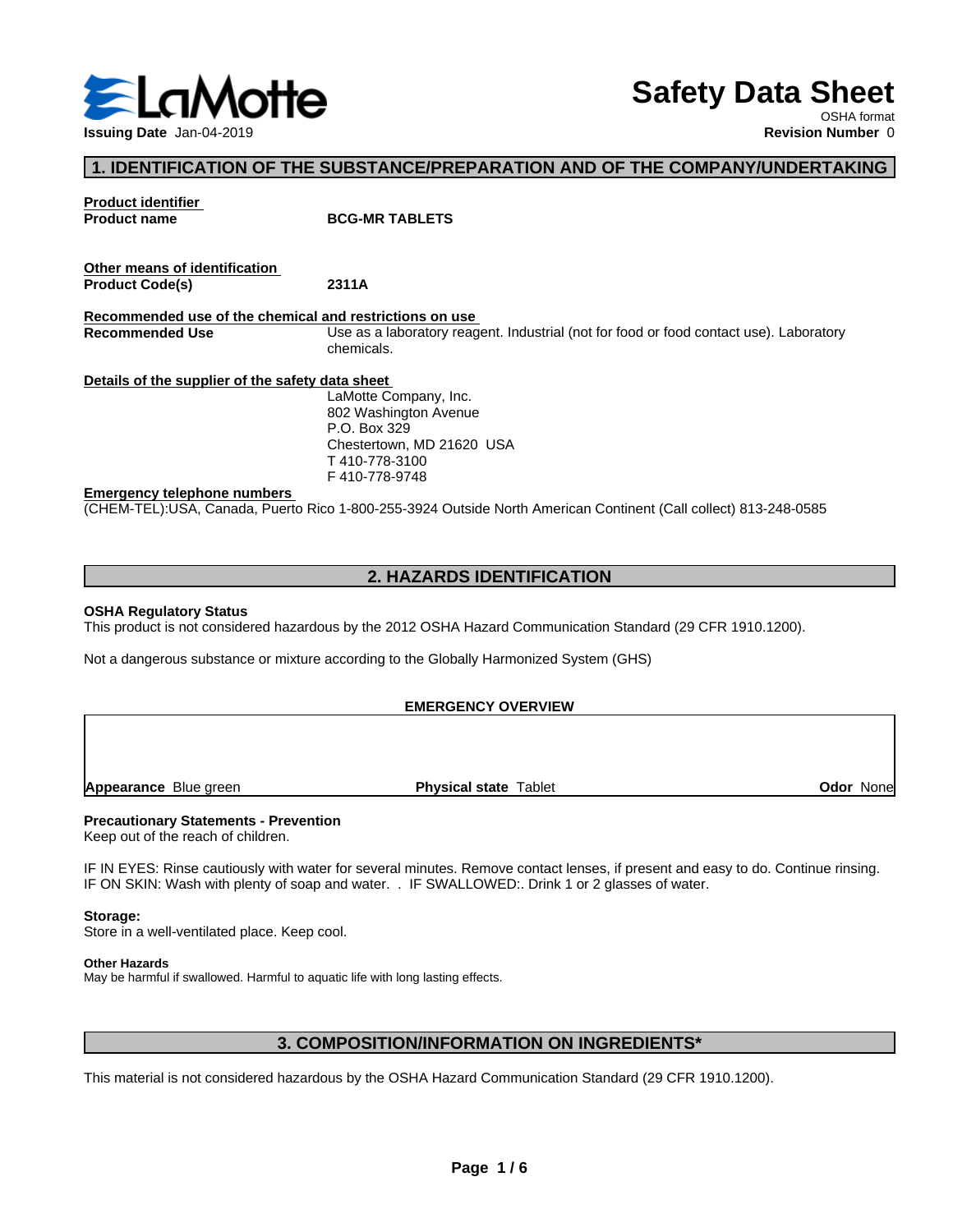### **4. FIRST AID MEASURES**

 $\overline{\phantom{a}}$  ,  $\overline{\phantom{a}}$  ,  $\overline{\phantom{a}}$  ,  $\overline{\phantom{a}}$  ,  $\overline{\phantom{a}}$  ,  $\overline{\phantom{a}}$  ,  $\overline{\phantom{a}}$  ,  $\overline{\phantom{a}}$  ,  $\overline{\phantom{a}}$  ,  $\overline{\phantom{a}}$  ,  $\overline{\phantom{a}}$  ,  $\overline{\phantom{a}}$  ,  $\overline{\phantom{a}}$  ,  $\overline{\phantom{a}}$  ,  $\overline{\phantom{a}}$  ,  $\overline{\phantom{a}}$ 

#### **First Aid Measures**

| <b>General advice</b>              | Show this safety data sheet to the doctor in attendance. Keep out of reach of children.                                                                                                                                 |
|------------------------------------|-------------------------------------------------------------------------------------------------------------------------------------------------------------------------------------------------------------------------|
| Eye contact                        | Rinse immediately with plenty of water, also under the eyelids, for at least 15 minutes. If<br>symptoms persist, call a physician.                                                                                      |
| <b>Skin contact</b>                | Wash off with soap and plenty of water removing all contaminated clothes and shoes. If<br>symptoms persist, call a physician.                                                                                           |
| <b>Inhalation</b>                  | Remove to fresh air.                                                                                                                                                                                                    |
| Ingestion                          | Drink plenty of water. Consult a physician if necessary.                                                                                                                                                                |
| Self-protection of the first aider | Do not use mouth-to-mouth method if victim ingested or inhaled the substance; give<br>artificial respiration with the aid of a pocket mask equipped with a one-way valve or other<br>proper respiratory medical device. |

### **5. FIREFIGHTING MEASURES**

#### **Suitable extinguishing media**

Dry chemical, CO 2, water spray or alcohol-resistant foam.

#### **Protective equipment and precautions for firefighters**

As in any fire, wear self-contained breathing apparatus pressure-demand, MSHA/NIOSH (approved or equivalent) and full protective gear.

### **6. ACCIDENTAL RELEASE MEASURES**

## **Personal precautions, protective equipment and emergency procedures Personal precautions** Avoid contact with eyes, skin and clothing. **Environmental precautions** See Section 12 for additional Ecological Information. Beware of vapors accumulating to form explosive concentrations. Vapors can accumulate in low areas. **Methods and material for containment and cleaning up Methods for containment** Sweep up in a manner that does not dispurse dust and shovel into suitable containers for disposal. **Methods for cleaning up** If local regulations permit, dissolve and rinse to drain with excess water. After cleaning, flush away traces with water.

### **7. HANDLING AND STORAGE**

#### **Precautions for safe handling**

Handling **Handling Avoid contact with eyes, skin and clothing. Handle in accordance with good industrial** hygiene and safety practice. Do not taste or swallow. Do not eat, drink, or smoke when using this product. **Conditions for safe storage, including any incompatibilities Storage:** Keep container tightly closed in a dry and well-ventilated place. Protect from moisture. Keep out of the reach of children. **Incompatible Products** Strong oxidizing agents.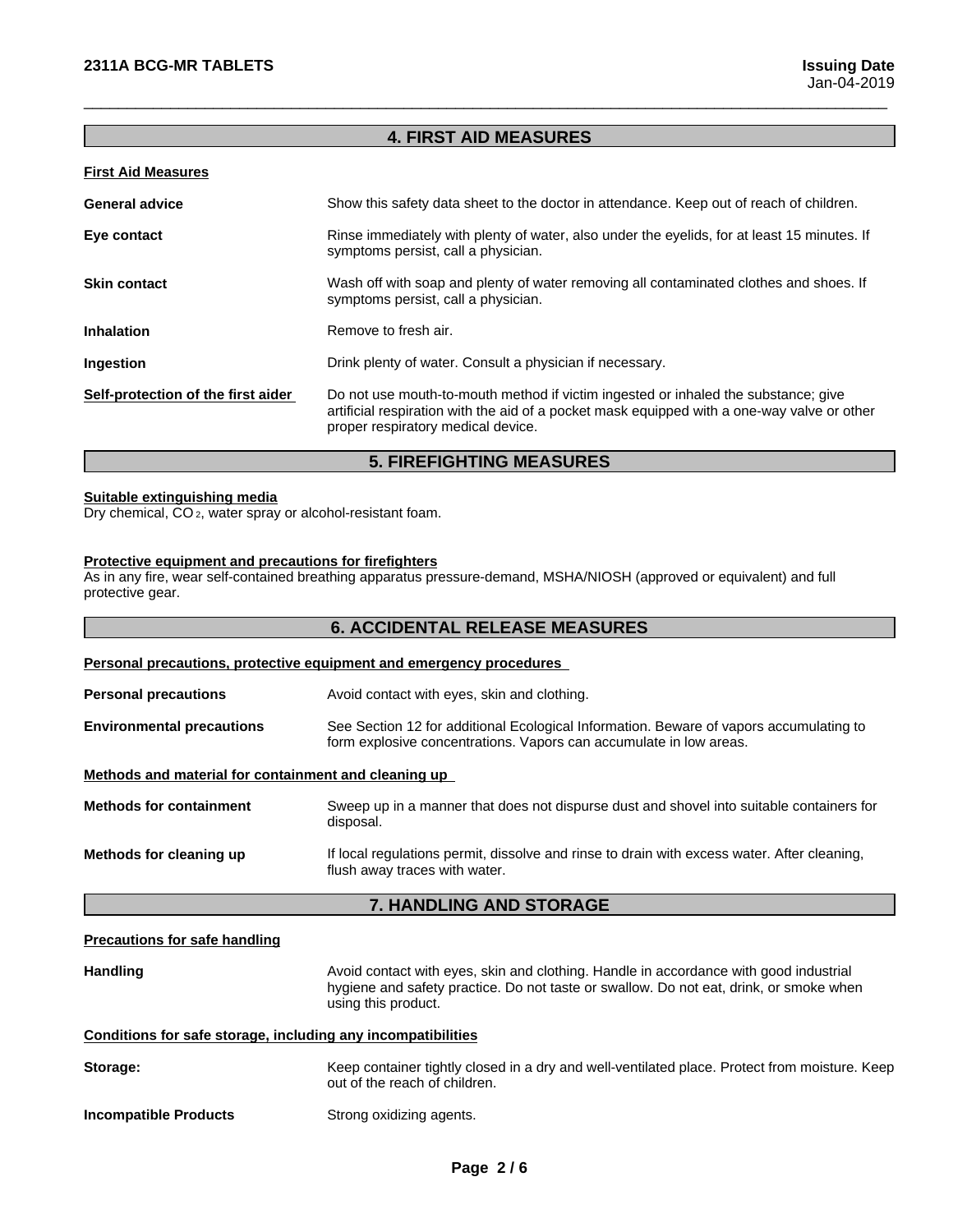### **8. EXPOSURE CONTROLS/PERSONAL PROTECTION**

 $\overline{\phantom{a}}$  ,  $\overline{\phantom{a}}$  ,  $\overline{\phantom{a}}$  ,  $\overline{\phantom{a}}$  ,  $\overline{\phantom{a}}$  ,  $\overline{\phantom{a}}$  ,  $\overline{\phantom{a}}$  ,  $\overline{\phantom{a}}$  ,  $\overline{\phantom{a}}$  ,  $\overline{\phantom{a}}$  ,  $\overline{\phantom{a}}$  ,  $\overline{\phantom{a}}$  ,  $\overline{\phantom{a}}$  ,  $\overline{\phantom{a}}$  ,  $\overline{\phantom{a}}$  ,  $\overline{\phantom{a}}$ 

### **Control parameters**

### **Appropriate engineering controls**

| <b>Engineering Measures</b>                                           | <b>Showers</b><br>Eyewash stations<br>Ventilation systems.                                                                                                    |  |
|-----------------------------------------------------------------------|---------------------------------------------------------------------------------------------------------------------------------------------------------------|--|
| Individual protection measures, such as personal protective equipment |                                                                                                                                                               |  |
| <b>Eye/Face Protection</b>                                            | Wear safety glasses with side shields (or goggles).                                                                                                           |  |
| Skin and body protection                                              | Protective gloves.                                                                                                                                            |  |
| <b>Respiratory protection</b>                                         | None required under normal usage. If exposure limits are exceeded or irritation is<br>experienced, NIOSH/MSHA approved respiratory protection should be worn. |  |
| <b>Hygiene Measures</b>                                               | Handle in accordance with good industrial hygiene and safety practice.                                                                                        |  |

# **9. PHYSICAL AND CHEMICAL PROPERTIES**

### **Information on basic physical and chemical properties**

| <b>Physical state</b>                             | <b>Tablet</b>            |                             |      |  |
|---------------------------------------------------|--------------------------|-----------------------------|------|--|
| Appearance                                        | Blue green               | Odor                        | None |  |
| Color                                             | blue green               |                             |      |  |
|                                                   |                          |                             |      |  |
| <b>Property</b>                                   | <b>Values</b>            | Remarks • Method            |      |  |
|                                                   |                          | (1 tablet in 10mL of water) |      |  |
| рH                                                | 6                        | (1 tablet in 10mL of water) |      |  |
| Melting point / freezing point                    | No information available |                             |      |  |
| Boiling point / boiling range                     | No information available |                             |      |  |
| <b>Flash point</b>                                | Not Applicable           |                             |      |  |
| <b>Evaporation rate</b>                           |                          |                             |      |  |
| Flammability (solid, gas)                         | No information available |                             |      |  |
| <b>Flammability Limit in Air</b>                  |                          |                             |      |  |
| <b>Upper flammability limit:</b>                  | No information available |                             |      |  |
| Lower flammability limit:                         | No information available |                             |      |  |
| Vapor pressure                                    | No information available |                             |      |  |
| <b>Vapor density</b>                              | No information available |                             |      |  |
| <b>Specific gravity</b>                           | No information available |                             |      |  |
| <b>Water solubility</b>                           | No information available |                             |      |  |
| Solubility in other solvents                      | No information available |                             |      |  |
| <b>Partition coefficient</b>                      | No information available |                             |      |  |
| <b>Autoignition temperature</b>                   | No information available |                             |      |  |
| <b>Decomposition temperature</b>                  | No information available |                             |      |  |
| <b>Kinematic viscosity</b>                        | No information available |                             |      |  |
| <b>Dynamic viscosity</b>                          | No information available |                             |      |  |
| <b>Explosive properties</b>                       | No information available |                             |      |  |
| <b>Oxidizing properties</b>                       | No information available |                             |      |  |
| <b>Other Information</b>                          |                          |                             |      |  |
|                                                   | No information available |                             |      |  |
| <b>Softening point</b><br><b>Molecular weight</b> | No information available |                             |      |  |
|                                                   | No information available |                             |      |  |
| <b>VOC Content (%)</b><br><b>Density</b>          | No information available |                             |      |  |
|                                                   | No information available |                             |      |  |
| <b>Bulk density</b>                               |                          |                             |      |  |
|                                                   |                          |                             |      |  |

### **10. STABILITY AND REACTIVITY**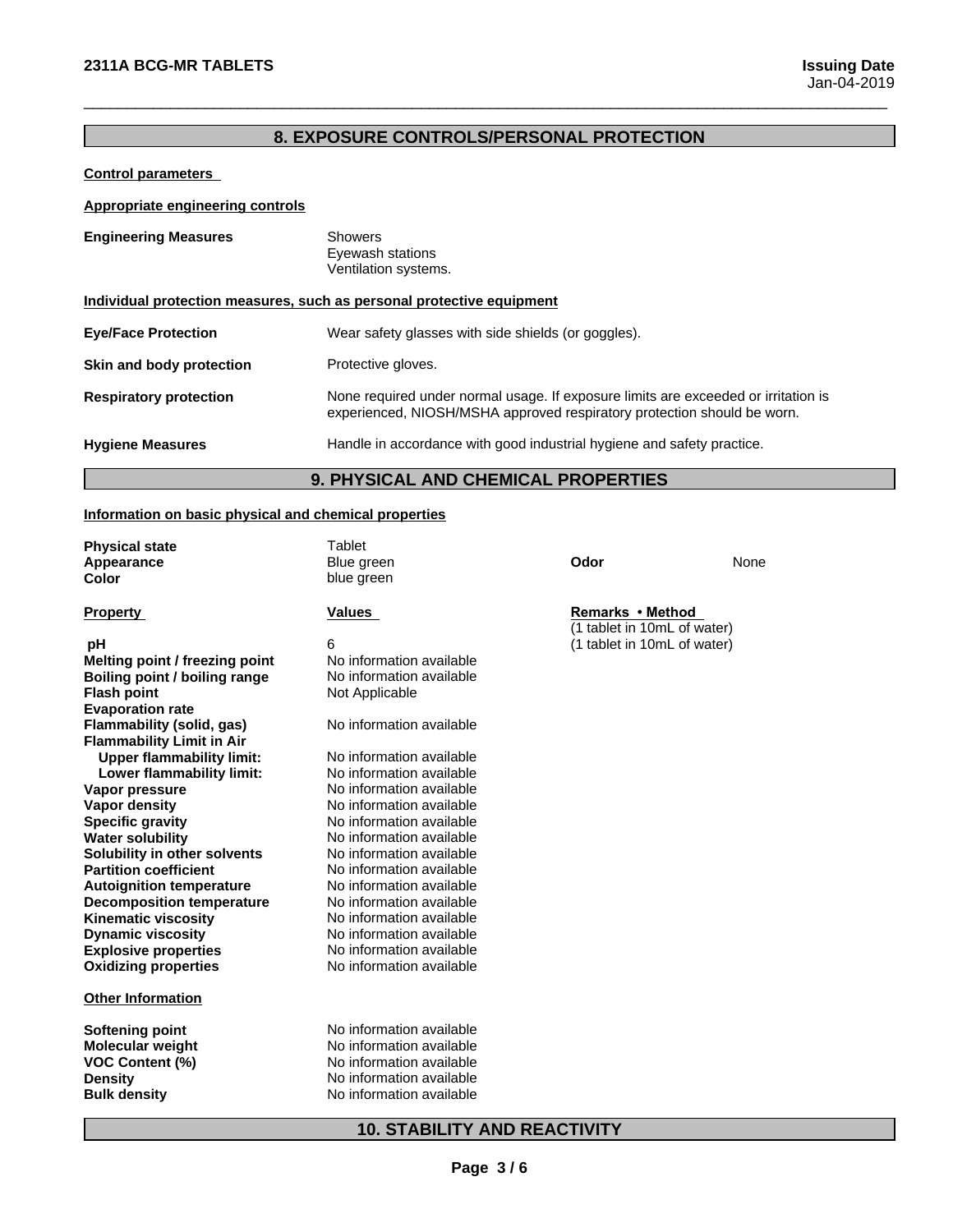| <b>Stability</b><br><b>Hazardous polymerization</b> | Stable.<br>Hazardous polymerization does not occur. |
|-----------------------------------------------------|-----------------------------------------------------|
| <b>Conditions to avoid</b>                          | Moisture. Excessive heat.                           |
| Incompatible materials                              | Strong oxidizing agents.                            |

**Hazardous decomposition products** Hazardous decomposition products formed under fire conditions -. Carbon oxides (COx).

### **11. TOXICOLOGICAL INFORMATION**

 $\overline{\phantom{a}}$  ,  $\overline{\phantom{a}}$  ,  $\overline{\phantom{a}}$  ,  $\overline{\phantom{a}}$  ,  $\overline{\phantom{a}}$  ,  $\overline{\phantom{a}}$  ,  $\overline{\phantom{a}}$  ,  $\overline{\phantom{a}}$  ,  $\overline{\phantom{a}}$  ,  $\overline{\phantom{a}}$  ,  $\overline{\phantom{a}}$  ,  $\overline{\phantom{a}}$  ,  $\overline{\phantom{a}}$  ,  $\overline{\phantom{a}}$  ,  $\overline{\phantom{a}}$  ,  $\overline{\phantom{a}}$ 

### **Information on likely routes of exposure**

### **Component identification**

### **Information on toxicological effects**

**ATEmix (oral)** 2,642.00 mg/kg

### **12. ECOLOGICAL INFORMATION**

#### **Ecotoxicity**

Harmful to aquatic life with long lasting effects

#### **Persistence and degradability**

No information available.

#### **Bioaccumulation/Accumulation**

No information available.

### **13. DISPOSAL CONSIDERATIONS**

| <b>Disposal Methods</b>       | Dispose of waste product or used containers according to local regulations. Dispose of<br>contents/containers in accordance with local regulations. |
|-------------------------------|-----------------------------------------------------------------------------------------------------------------------------------------------------|
| <b>Contaminated packaging</b> | Do not reuse empty containers.                                                                                                                      |

### **14. TRANSPORT INFORMATION**

| DOT             | Not regulated |
|-----------------|---------------|
| <b>TDG</b>      | Not regulated |
| <b>MEX</b>      | Not regulated |
| <b>ICAO</b>     | Not regulated |
| <b>IATA</b>     | Not regulated |
| <b>IMDG/IMO</b> | Not regulated |
| RID             | Not regulated |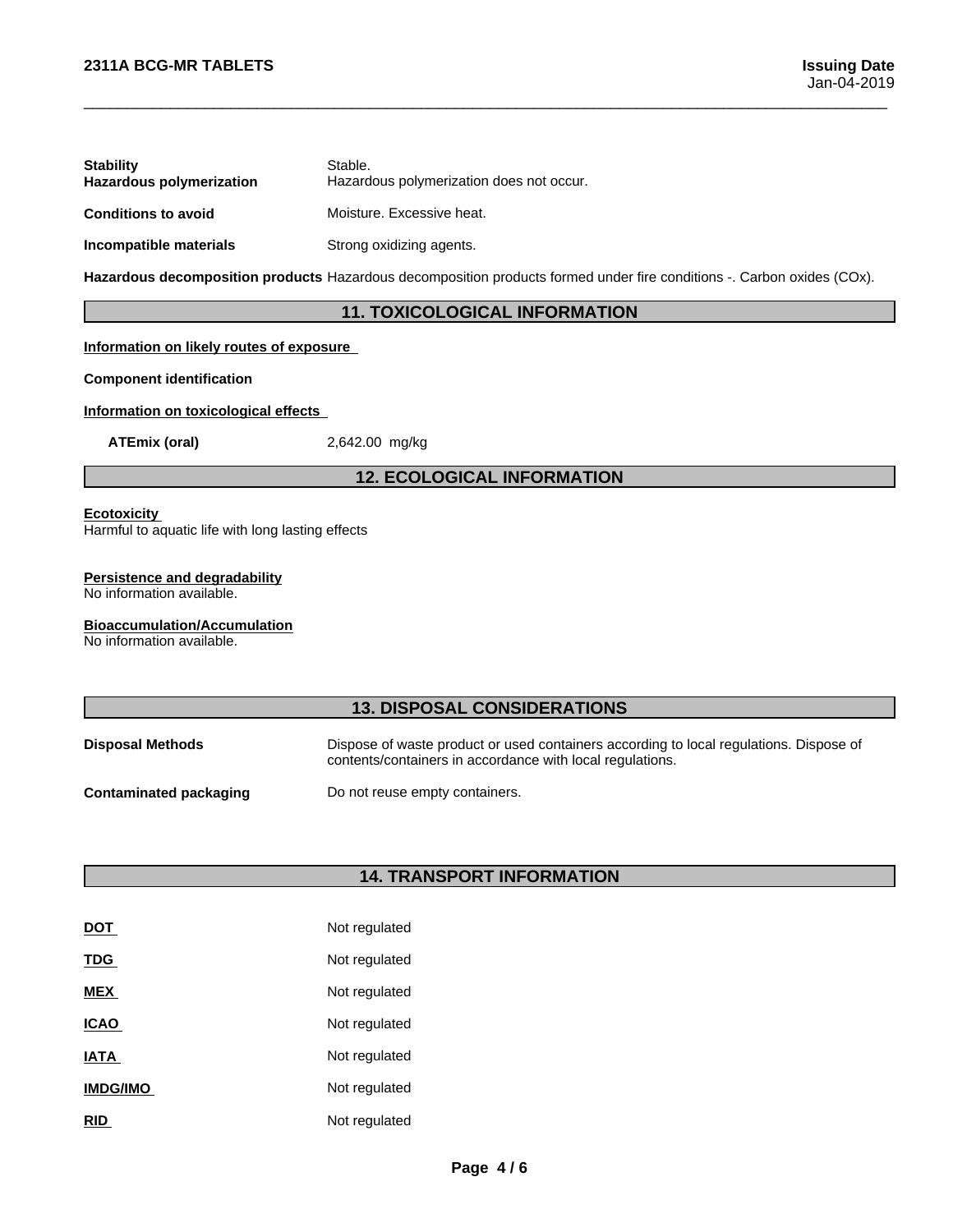| <b>ADR</b> | Not regulated |
|------------|---------------|

**ADN** Not regulated

### **15. REGULATORY INFORMATION**

 $\overline{\phantom{a}}$  ,  $\overline{\phantom{a}}$  ,  $\overline{\phantom{a}}$  ,  $\overline{\phantom{a}}$  ,  $\overline{\phantom{a}}$  ,  $\overline{\phantom{a}}$  ,  $\overline{\phantom{a}}$  ,  $\overline{\phantom{a}}$  ,  $\overline{\phantom{a}}$  ,  $\overline{\phantom{a}}$  ,  $\overline{\phantom{a}}$  ,  $\overline{\phantom{a}}$  ,  $\overline{\phantom{a}}$  ,  $\overline{\phantom{a}}$  ,  $\overline{\phantom{a}}$  ,  $\overline{\phantom{a}}$ 

| <b>International Inventories</b> |                 |
|----------------------------------|-----------------|
| <b>TSCA</b>                      | Does not comply |
| <b>DSL/NDSL</b>                  | Does not comply |
| <b>EINECS/ELINCS</b>             | Does not comply |
| <b>ENCS</b>                      | Does not comply |
| <b>IECSC</b>                     | Does not comply |
| <b>KECL</b>                      | Does not comply |
| <b>PICCS</b>                     | Does not comply |
| <b>AICS</b>                      | Does not comply |

**Legend:** 

**TSCA** - United States Toxic Substances Control Act Section 8(b) Inventory **DSL/NDSL** - Canadian Domestic Substances List/Non-Domestic Substances List **EINECS/ELINCS** - European Inventory of Existing Chemical Substances/European List of Notified Chemical Substances **ENCS** - Japan Existing and New Chemical Substances **IECSC** - China Inventory of Existing Chemical Substances **KECL** - Korean Existing and Evaluated Chemical Substances **PICCS** - Philippines Inventory of Chemicals and Chemical Substances **AICS** - Australian Inventory of Chemical Substances

#### **US Federal Regulations**

#### **SARA 313**

Section 313 of Title III of the Superfund Amendments and Reauthorization Act of 1986 (SARA). This product does not contain any chemicals which are subject to the reporting requirements of the Act and Title 40 of the Code of Federal Regulations, Part 372

#### **SARA 311/312 Hazard Categories**

| <b>Acute health hazard</b>        | No |
|-----------------------------------|----|
| <b>Chronic Health Hazard</b>      | No |
| Fire hazard                       | No |
| Sudden release of pressure hazard | No |
| <b>Reactive Hazard</b>            | No |

### **CWA** (Clean Water Act)

### **CERCLA**

This material, as supplied, does not contain any substances regulated as hazardous substances under the Comprehensive Environmental Response Compensation and Liability Act (CERCLA) (40 CFR 302) or the Superfund Amendments and Reauthorization Act (SARA) (40 CFR 355). There may be specific reporting requirements at the local, regional, or state level pertaining to releases of this material

### **US State Regulations**

#### **California Proposition 65**

This product does not contain any Proposition 65 chemicals

#### **U.S. State Right-to-Know Regulations**

### **CPSC (Consumer Product Safety Commission) - Specially Regulated Substances**

### **16. OTHER INFORMATION**